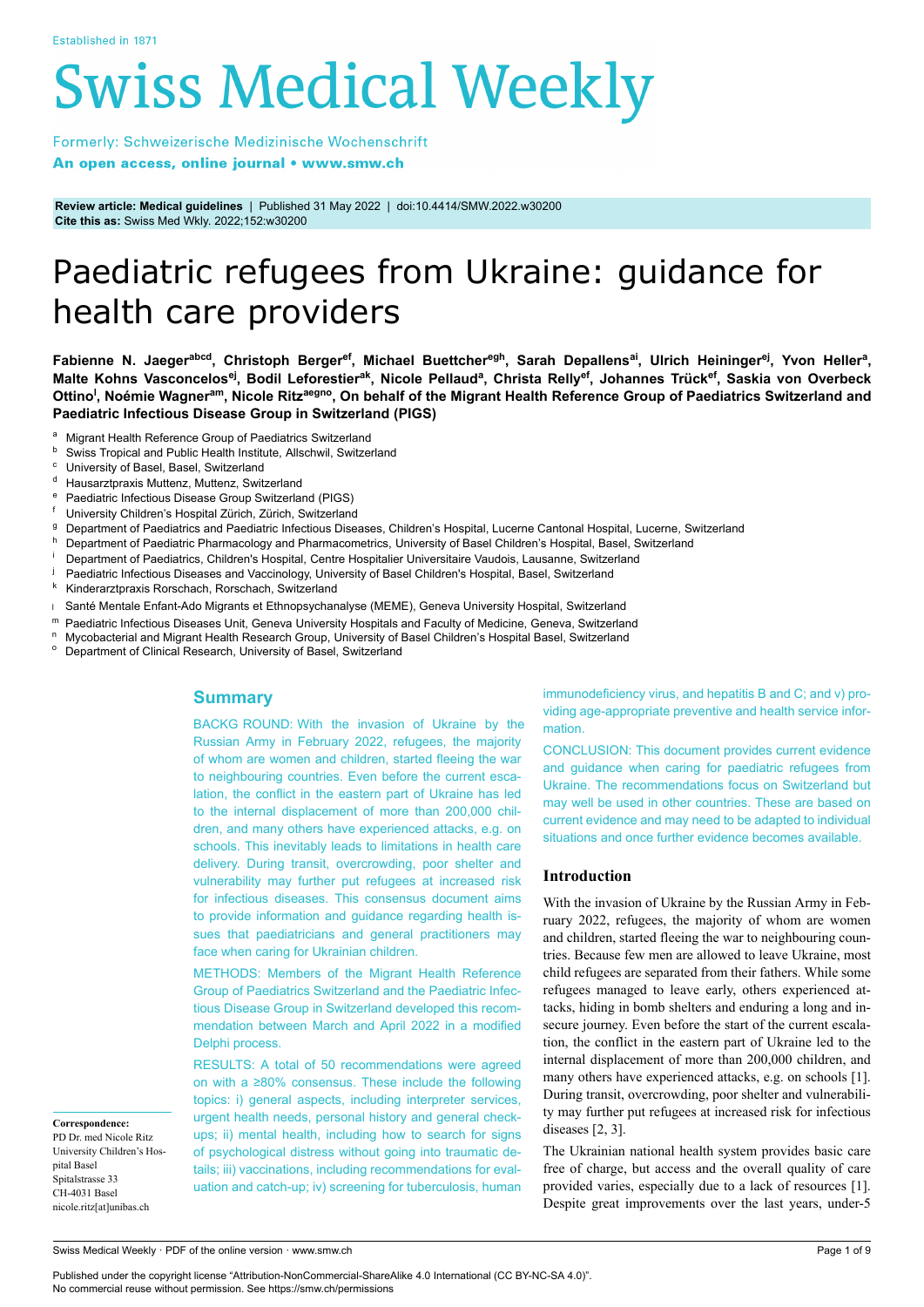#### **Summary of recommendations**

| General                                                                 |                                                                                                                                                                                                                                                 |  |  |
|-------------------------------------------------------------------------|-------------------------------------------------------------------------------------------------------------------------------------------------------------------------------------------------------------------------------------------------|--|--|
| freely.                                                                 | Assess needs for an interpreter, inform any volunteer interpreters<br>about confidentiality and ensure the patient and family can speak                                                                                                         |  |  |
| Identify urgent<br>health needs.                                        | Acute or chronic disease needing urgent treatment<br>or interruption of medication etc.                                                                                                                                                         |  |  |
|                                                                         | Evaluate needs for isolation or protection.                                                                                                                                                                                                     |  |  |
| Take a personal                                                         | Chronic diseases and known health problems.                                                                                                                                                                                                     |  |  |
| history includ-<br>ing:                                                 | Previous curative and preventive care and advice<br>received.                                                                                                                                                                                   |  |  |
|                                                                         | Transit, arrival date and current situation in<br>Switzerland (accommodation, security, schooling,<br>childcare, financial situation, family situation, social<br>life, resources).                                                             |  |  |
|                                                                         | Evaluate needs of the main caregivers (health,<br>emotional wellbeing, ability and need to fulfil<br>parental role, support in childcare).                                                                                                      |  |  |
|                                                                         | Perform a thorough age-appropriate check-up as recommended by<br>the checklist of Paediatrics Switzerland.                                                                                                                                      |  |  |
| <b>Mental health</b>                                                    |                                                                                                                                                                                                                                                 |  |  |
| Evaluate mental                                                         | Avoid going into traumatic details.                                                                                                                                                                                                             |  |  |
| health needs<br>and search for<br>signs of psycho-<br>logical distress. | Ask for e.g. sleep disorders, nightmares, behaviour<br>changes, hypervigilance, bedwetting, anxiety at-<br>tacks, mutism, depression.                                                                                                           |  |  |
|                                                                         | Ensure that patient and family feel safe.                                                                                                                                                                                                       |  |  |
|                                                                         | Evaluate needs of child, adolescent, parent or<br>caregiver for mental health support and specialised<br>care.                                                                                                                                  |  |  |
| Vaccination                                                             |                                                                                                                                                                                                                                                 |  |  |
| Ensure age-ap-<br>propriate vacci-<br>nation cover-                     | Usually, only documented vaccinations should be<br>considered received.                                                                                                                                                                         |  |  |
| age.                                                                    | Ensure vaccination coverage and update accord-<br>ing to Swiss recommendations.                                                                                                                                                                 |  |  |
|                                                                         | Include poliomyelitis vaccines (IPV) in all indicated<br>DTPa/dTpa booster vaccinations, including those<br>for adolescents.                                                                                                                    |  |  |
|                                                                         | The second dose of measles vaccination is only<br>given at age 6 years in Ukraine; therefore, children<br>under 6 years should receive a dose of MMR vac-<br>cine as soon as possible.                                                          |  |  |
|                                                                         | Three doses of hepatitis B (day of birth, 2 months,<br>6 months) vaccine according to Ukrainian vaccina-<br>tion schedule can be accepted.                                                                                                      |  |  |
|                                                                         | Anti-tetanus toxin antibody concentrations may be<br>determined 4 weeks after a single dose of a<br>tetanus toxoid-containing age-appropriate com-<br>bined vaccine (include poliomyelitis) to determine<br>further catch-up vaccination needs. |  |  |
| Screening                                                               |                                                                                                                                                                                                                                                 |  |  |
|                                                                         | Neonatal screening (Guthrie test) may be consid-<br>ered in all infants ≤6 months of age born in<br>Ukraine.                                                                                                                                    |  |  |
|                                                                         | Tuberculosis testing should be offered and can be<br>done using a skin test (TST) or blood test (IGRA)<br>combined with other blood samples.                                                                                                    |  |  |
|                                                                         | HIV serology (HIV-1/2) should be offered, especial-<br>ly i) in the absence of a reliable negative HIV test<br>in the mother during pregnancy or ii) in the pres-<br>ence of potential exposure or risk factors (see also<br>text).             |  |  |
|                                                                         | Hepatitis B serology should be offered in the ab-<br>sence of prior hepatitis B vaccination.                                                                                                                                                    |  |  |
|                                                                         | Hepatitis C serology should be offered to all.                                                                                                                                                                                                  |  |  |
| <b>Information</b>                                                      |                                                                                                                                                                                                                                                 |  |  |
|                                                                         | Give age-appropriate preventive information and<br>inform about health services, cost coverage and<br>where to go in case of an emergency (including                                                                                            |  |  |
|                                                                         | emergency number 144 for vital emergencies).                                                                                                                                                                                                    |  |  |

mortality rates are still more than double those in Switzerland. Vaccination coverage has also improved over the last few years but is variable in the country. Outbreaks of vaccine-preventable diseases such as measles have frequently been reported, and circulating vaccine-derived poliovirus outbreaks have been registered [4, 5]. Multidrug-resistant tuberculosis and high rates of hepatitis C are a concern. The screening of pregnant women for human immunodeficiency virus (HIV) and HIV mother-to-child prevention programs are in place, but screening of pregnant women for hepatitis B and C is inconsistent [6]. Hepatitis A also circulates in the population, with increasing prevalence in older age [7]. Newborn screening and weekly home visits by a nurse for newborns are offered. For older children, regular check-ups by paediatricians or general practitioners are routine, and health certificate cards are supposed to be brought to schools at the start of every school year [1].

In Switzerland, the temporary protection "status S" was introduced on March 12, 2022, granting Ukrainians and people who had lived in Ukraine and could not return to their countries of origin a residency permit until the conflict is over and return is possible. Protection status S also includes social and medical assistance, school attendance and the permission to pursue gainful employment. Furthermore, travel and family reunion are possible. Protection status S is renewable on an annual basis but becomes a B permit if a return remains impossible after five years. In contrast to previous refugee waves, most refugees will not stay at refugee centres over extended periods because they are now rapidly distributed to host families, organised by the Swiss refugee council and other agencies. Host families must help guide their guests to seek care and adapt to the new situation but must also stay attentive to their own needs while hopefully providing a warm, secure welcome.

Refugees are assigned to the Swiss cantons, which are in charge of their integration and wellbeing. There they receive basic health insurance, and the cost of premiums and co-payments (deductibles and retention fees) are covered as long as supported by social care ([https://www.sem.ad](https://www.sem.admin.ch/sem/en/home/sem/aktuell/ukraine-krieg.html)[min.ch/sem/en/home/sem/aktuell/ukraine-krieg.html](https://www.sem.admin.ch/sem/en/home/sem/aktuell/ukraine-krieg.html)).

Armed conflicts directly and indirectly affect the rights of children, especially concerning health. The United Nations Convention on the Rights of the Child (1989) clearly outlines their rights. By providing quality care, child health professionals play an essential role in upholding and promoting human rights.

This document provides information regarding health issues that paediatricians and general practitioners may face when caring for paediatric (here defined as all individuals <18 years of age) refugees from Ukraine. The recommendations have been made with a focus on Switzerland but may well be used in other countries. As with any recommendation, they may need to be adapted to individual situations.

# **Guideline development process**

A working group was convened among members of the Migrant Health Reference Group of Paediatrics Switzerland and a previously established working group of the Paediatric Infectious Disease Group in Switzerland (PIGS) on March 9, 2022. A list of priority topics was determined by the writing group. Additional external experts were approached for specific topics. All authors were assigned sections with writing responsibilities. Virtual meetings were held to discuss the recommendations in a modified Delphi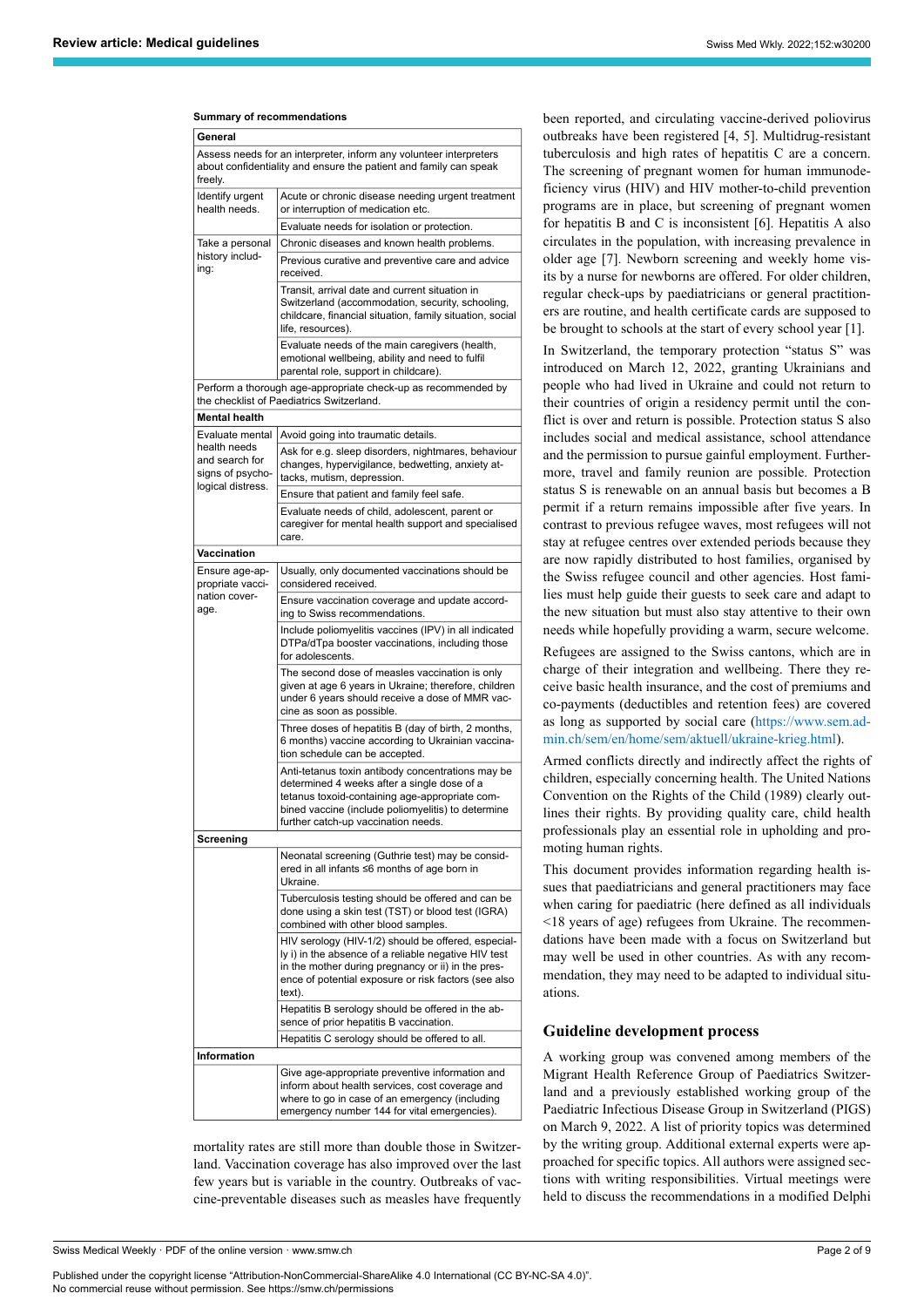process. Finally, all recommendations were voted on by an online tool using the survey Findmind by all co-authors. The threshold for recommendations was met if >80% voted for full agreement on an item.

# **Language**

We estimate that not all Ukrainian refugees arriving in Switzerland will be able to communicate in either a Swiss national language or English. Most Ukrainians understand Ukrainian and Russian, and Polish may be understood by some refugees because the language is close to Ukrainian. Ideally, care is provided by health care providers fluent in these languages. In their absence, professional interpreters are the gold standard. High-quality interpreting in the presence of a language barrier is essential in the provision of health care and may reduce harm and unnecessary consultations and interventions. Health care workers can access interpreter services through the following agencies: [www.inter-pret.ch/Vermittlungsstellen](https://www.inter-pret.ch/de/angebote/regionale-vermittlungsstellen_0-237.html), [www.inter-pret.ch/](https://www.inter-pret.ch/fr/angebote/services-dinterpretariat_0-237.html) [services-dinterpretariat,](https://www.inter-pret.ch/fr/angebote/services-dinterpretariat_0-237.html) [www.inter-pret.ch/agenzie-dinter](https://www.inter-pret.ch/it/angebote/agenzie-dinterpretariato_1-237.html)[pretariato](https://www.inter-pret.ch/it/angebote/agenzie-dinterpretariato_1-237.html). Unfortunately, financial coverage of interpreting services in health care has not generally been established in Switzerland, but the federal council has confirmed that non-medical support (which includes interpreters) may be required, which is then covered by basic health care insurance [8]. Volunteers may be an important additional help for short and less complex discussions. The organisation of such volunteers is mainly cantonal and regional. Assessing and documenting interpreter needs may be helpful before consultation and in the organisation of further consultations.

# **Recommendations**

**1.** In the absence of language-congruent care providers, professional interpreters should ideally be used.

**2.** Ad hoc interpreting by health care staff or volunteers may be useful.

**3.** When organising an interpreter through an agency, state the exact language and the level of experience needed by the interpreter and clarify whether Russian interpreting is acceptable.

**4.** If volunteers are used, explain to them the rules of interpreting (e.g. confidentiality, interpreting what is said) and be aware of potential quality concerns.

**5.** When volunteers or family members interpret, try to, especially in case of potentially sensitive issues, assess whether full expression of concerns is possible for patients or caregivers.

**6.** Translation softwares can be used with precautions when no other options are available.

**7.** Avoid using minors for interpreting.

# **General paediatrics**

Consultation for children and adolescents from Ukraine considers the following points: the general health and wellbeing of the child/ adolescent, and the accompanying person(s); the Ukrainian epidemiological and healthcare context; the experience of war and exile; the implication of the Swiss context; and psychosocial resources to cope with the new situation. The "Newly arrived child in Switzerland" section in the Swiss Child Health Booklet should be completed, and the New Arrivals checklist may serve as a guide during consultations: [https://www.paediatri](https://www.paediatrieschweiz.ch/unterlagen/migration/)e[schweiz.ch/unterlagen/migration/](https://www.paediatrieschweiz.ch/unterlagen/migration/) → checklist for migrant children new to Switzerland, or: [https://cdn.paediatri](https://cdn.paediatrieschweiz.ch/production/uploads/2020/06/2019.05.29-Migration_Checklist-new-arrivals.pdf)[eschweiz.ch/production/uploads/2022/05/2022.05.18-Mi](https://cdn.paediatrieschweiz.ch/production/uploads/2020/06/2019.05.29-Migration_Checklist-new-arrivals.pdf)[gration\\_Checklist-new-arrivals-Update-MAY-2022.pdf](https://cdn.paediatrieschweiz.ch/production/uploads/2020/06/2019.05.29-Migration_Checklist-new-arrivals.pdf).

As a first step, the need for urgent treatment or care must be assessed. Acute health problems, chronic diseases that need urgent attention, or the need for essential medications (e.g. children with type 1 diabetes or HIV infection) may warrant urgent action, as do potential needs for isolation or protection. Enquire about previous health concerns and curative and preventive care received (including level of care). Without going into details, ask about the escape, date of arrival in Switzerland, previous vaccinations, and any screening or vaccination done during the escape or at a reception centre, and screen for mental health needs (see *Mental health issues* section).

A complete age-adapted paediatric assessment according to paediatric checklists [9] should be performed. The extent of preventive assessments, care and information received in Ukraine may vary. Be aware of the nutritional state of the child, iron and calcium intake, and need for Vitamin D.

Notably, Ukrainian newborn screening only includes the following four diseases: phenylketonuria, congenital hypothyroidism, adrenogenital syndrome and cystic fibrosis. These diseases are also those most frequently detected in Switzerland. Several other diseases screened in Switzerland ([https://www.neoscreening.ch/en/diseases/\)](https://www.neoscreening.ch/en/diseases/) may therefore not be detected in Ukrainian refugee children. They may present with feeding difficulties, vomiting, lethargy, liver abnormalities, muscular hypotonia, seizures, severe or opportunistic infections and require urgent diagnosis.

Exile comes with massive changes rendering psychosocial aspects of particular importance, such as the overall psychosocial context, housing, financial needs, legal status, adaptation to the new environment, school, extracurricular activities, making friends and other social activities. It may be helpful to connect families with volunteer organisations and NGOs who give support or organise social events and to potentially involve a social worker.

The change in family structure may put more weight on a single person's shoulders, increasing the need for support (e.g. daycare, school meals). Due to the extreme circumstances, some refugee parents and caregivers may be distressed to the point of seeing their ability to care well for their children compromised. Because stable, secure living conditions with reliable, emotionally available adults (parents, relatives, professionals) are important, the mental and physical health needs of the child's main caregiver(s) and requirements for support must be assessed.

Useful information for refugees in Ukrainian may be found here: <https://www.migesplus.ch/en/topics/ukraine>

# **Recommendations**

**8.** Identify urgent health needs (e.g. acute illness, lack of essential medications for chronic disease) and evaluate needs for isolation or protection.

Swiss Medical Weekly · PDF of the online version · www.smw.ch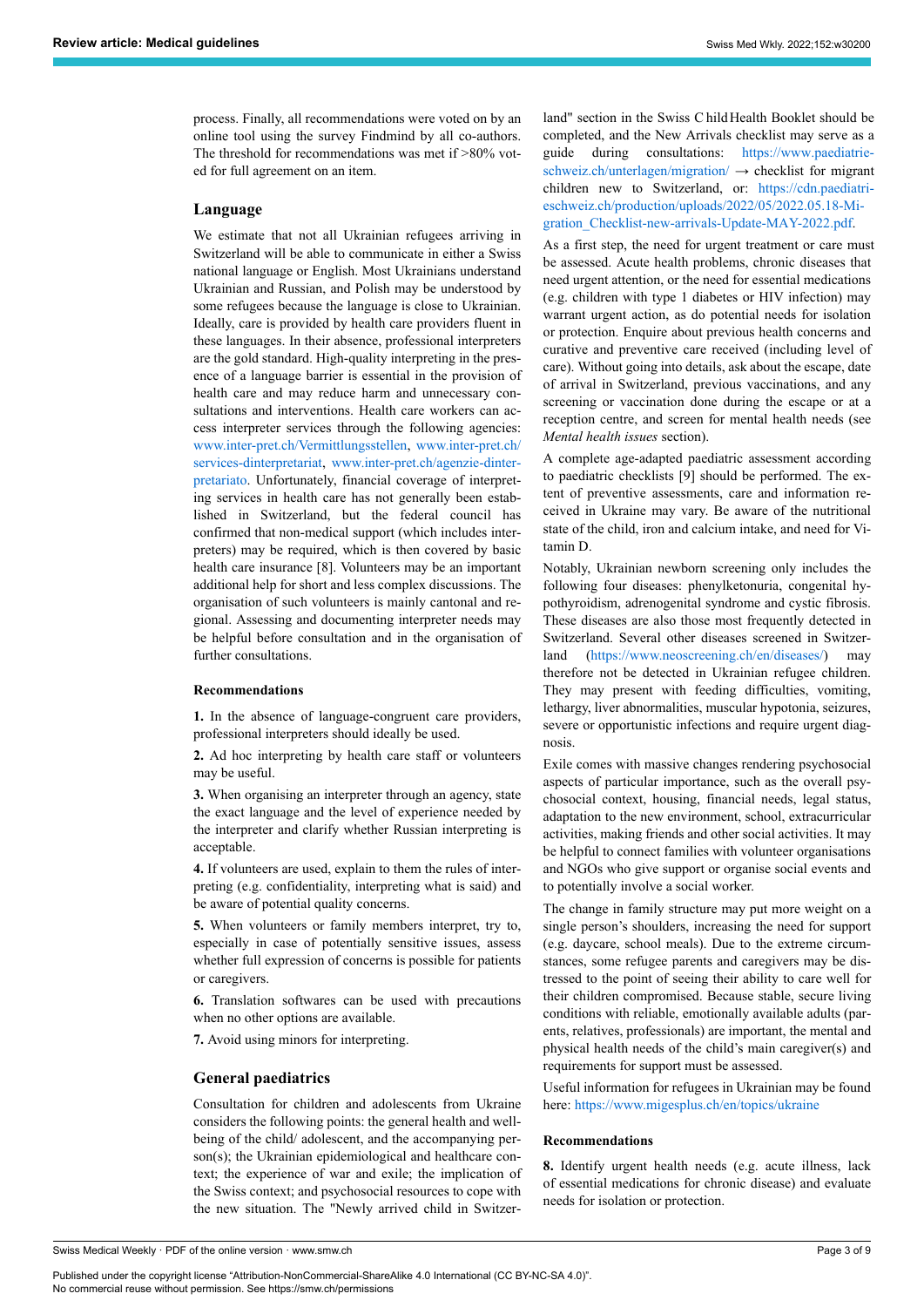**9.** Ensure care for chronic conditions and developmental delays in coordination with specialists and school professionals.

**10.** Perform a thorough age-appropriate health check-up.

**11.** Performing a Swiss newborn screening ("Guthrie test") may be considered in all infants ≤6 months of age born in Ukraine, even in case of a previous screening in Ukraine.

**12.** Assess the psychosocial situation and adaptation to the new setting (living conditions, finances, school, friends, social activities, childcare resources, etc.) and need for assistance.

**13.** Enquire about the caregiver's resources and unmet needs to cope and fulfill the parental role (e.g. emotional availability and stability, health problems).

**14.** Inform about national and local resources for migrants.

**15.** Give age-appropriate prevention recommendations.

**16.** Give information on the health system and what to do in case of acute disease or an emergency (including the emergency phone number 144) and inform about costs covered.

**17.** Provide the caregiver with documentation of vaccinations given, results from examinations and laboratory analysis, and treatment plans as written documents and, if available, in electronic format. Photographs of documents taken by the caregiver may help avoid loss of information.

# **Vaccinations**

The main differences between the vaccination schedules in Ukraine and Switzerland are that the second dose of measles, mumps and rubella (MMR) vaccination is only given at age 6 years and booster doses for poliomyelitis vaccination are given as oral live-attenuated vaccines at age 6 years and 14 years [10]. Bacillus Calmette-Guérin (BCG) vaccination is universally recommended at birth. Vaccinations against pneumococci, meningococci, varicella zoster virus, human papillomavirus (HPV), and tickborne encephalitis are not included in the Ukrainian basic immunisation recommendations. Missing vaccinations should be administered as soon as possible.

A picture and translation of a Ukrainian vaccination chart are available on the webpage of Paediatrics Switzerland: [https://www.paediatrieschweiz.ch/unterlagen/migration/.](https://www.paediatrieschweiz.ch/unterlagen/migration/)

# **Measles, mumps and rubella**

Optimal MMR protection requires two doses of vaccine, with the first dose recommended at 9 months and the second dose at 12 months of age in Switzerland. MMR is recommended at 12 months and 6 years of age in Ukraine. Therefore, children under 6 years of age are unlikely to be fully protected with two doses. Notably, only documented immunisations are valid, and it should usually not be assumed that MMR has been administered when there is no documentation available. Extra doses of MMR are not harmful because pre-existing immunity will eliminate the attenuated vaccine viruses before they can replicate.

# **Recommendations**

**18.** Any child ≥9 months of age and adolescents without a documented MMR immunisation should receive a first dose of MMR in the absence of contraindications after arrival in Switzerland. A second dose should follow >1 month later at a minimum age of 12 months.

**19.** Any child ≥12 months of age and adolescents with one documented MMR immunisation ≥1 month ago should receive a second dose of MMR in the absence of contraindications after arrival in Switzerland.

**20.** These recommendations also apply to individuals who have received one or more single measles, mumps or rubella vaccinations until all three components have been administered at least twice.

**21.** Serological investigations to determine specific immunity against measles, mumps or rubella should *not* be applied routinely because of variable test sensitivity.

# **Varicella**

Optimal protection against varicella requires a reliable history of the disease or two doses of vaccine. When taking the history of previous varicella infection, it is important to ensure the person asked understands the word varicella and is familiar with the disease. In Switzerland, varicella immunisation is recommended for all individuals 11–40 years of age not yet immunised and without a reliable history of having had varicella. Furthermore, varicella immunisation is recommended before 11 years for certain risk groups [11] and those staying in refugee centres [12]. Since varicella vaccination is not universally recommended in Ukraine, children and adolescents are unlikely to be immunised.

# **Recommendations**

**22.** Any child or adolescent ≥11 years of age without two documented varicella immunisations should be asked whether they have had "chickenpox". Pictures of the disease may be helpful in taking this history. If the disease history is uncertain or negative, a first dose of varicella vaccine (or MMRV if indicated) should be administered in the absence of contraindications. A second dose should be given 4–6 weeks later.

**23.** Any child or adolescent ≥11 years of age with one documented varicella immunisation  $\geq 1$  month ago should receive a second dose in the absence of contraindications.

**24.** Any child over 9 months who has not had chickenpox or two doses of varicella immunisation should be immunised with two doses if the following risk factors are present: expected immunosuppression, nephrotic syndrome and severe atopic dermatitis, HIV without immunosuppression, being a close contact of a person with named risk factors [11, 13], or in case of a prolonged stay in a refugee centre.

**25.** Serological investigations to determine specific immunity against varicella (VZV-IgG) may be applied in cases of doubt about the varicella disease history as an alternative to two vaccinations.

# **Hepatitis B**

The prevalence of chronic hepatitis B virus (HBV) infection in the general Swiss population is estimated to be 0.3% [14]. In children, the seroprevalence is unknown but likely to be very low.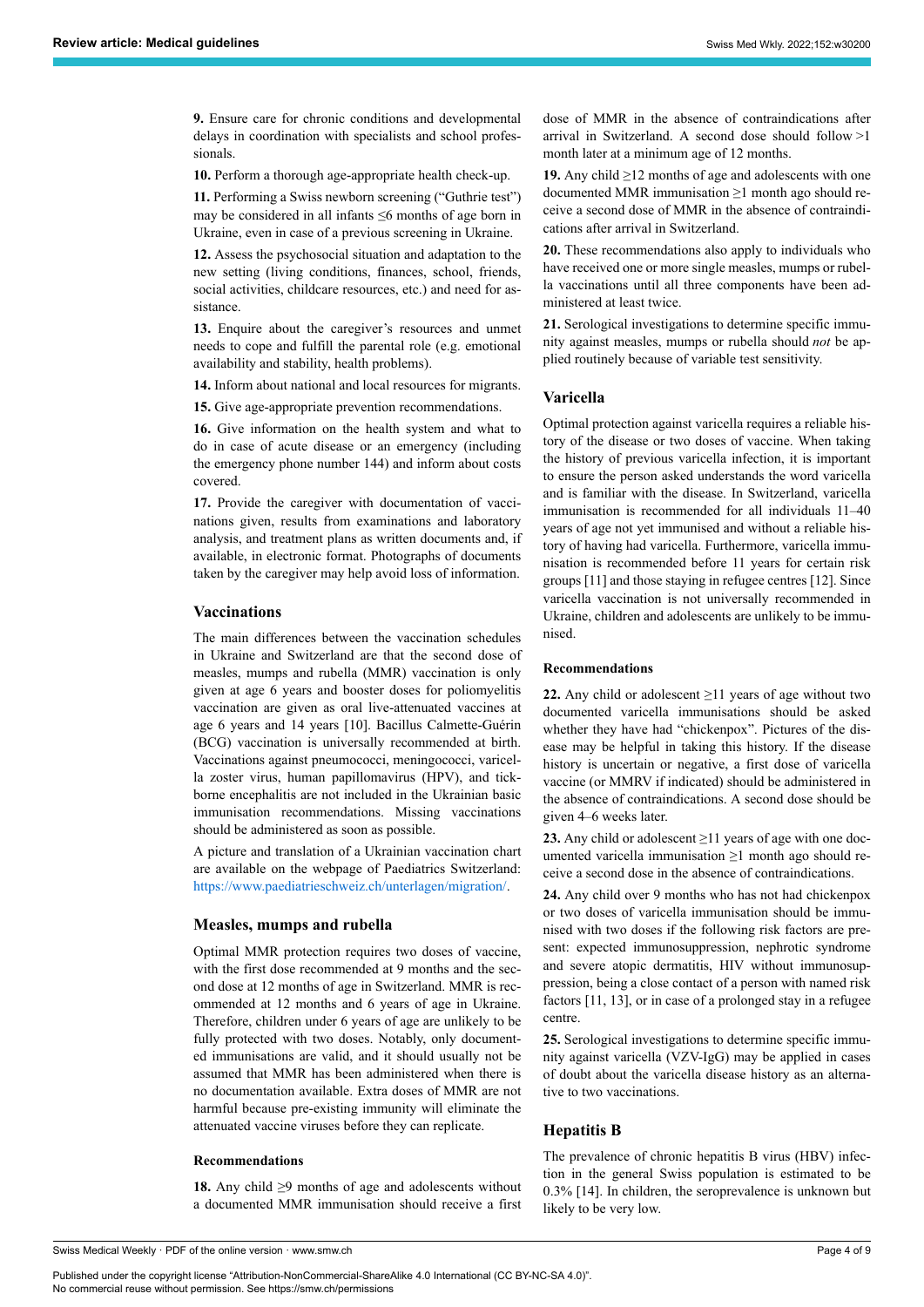Ukraine is considered a country with intermediate HBV prevalence, but the prevalence was low among children, with HBs antigen positivity below 0.5% [15]. Universal HBV vaccination of infants is recommended in Ukraine at birth and 2 and 6 months of age, but vaccination coverage rates have been shown to be low as part of an assessment in recent serosurveys. Broad regional variability ranges from 28% to 80% coverage rates [10, 15].

#### **Recommendations**

**26.** In children with complete HBV vaccination according to the Ukrainian recommendation, no further immunisations are needed.

**27.** In children with partial immunisation according to Ukrainian recommendation, catch-up vaccination should be started so that three doses have been given, with an interval of ≥4 months between the second and third dose. Every previous dose counts.

**28.** In children with no previous or unknown HBV vaccination, serological screening for anti-HBsAg and anti-HBc (infection) and quantitative anti-HBs (immunisation) should be done.

**29.** If the quantitative result of anti-HBs is  $\geq$ 100 IU/L, the child is considered fully immunised and protected; no further action is needed. If anti-HBs is  $\geq$ 10 but <100 IU/L, at least a single booster dose against hepatitis B is recommended. If an infection is excluded and anti-HBs is negative, a full immunisation series against hepatitis B is recommended.

**30.** In case of diagnosis of an acute or chronic HBV infection, the patient should be referred to a paediatric gastroenterologist and/or infectious diseases specialist.

# **Poliomyelitis**

Poliomyelitis is included in every booster in the Ukrainian vaccination schedule until the age of 14 years, which is different to the Swiss schedule where the last (fourth) dose is recommended at 4–7 years of age [10]. Due to suboptimal vaccination coverage in Ukraine, poliomyelitis boosters are currently recommended for long-term travel to Ukraine [5]. For this reason, Ukrainian children should be updated for poliomyelitis coverage to ensure that they will be immunised according to their national vaccination schedule on return.

#### **Recommendations**

**31.** Include poliomyelitis vaccines in all indicated DTPa/ dTpa booster vaccinations, including those for adolescents.

**32.** If immunisation documents are available, ensure that the patient has received at least three doses of poliomyelitis vaccine and complete if needed.

**33.** If immunisation documents are unavailable: if a complete catch-up is done for DTPa/dTpa (see other vaccines section), include IPV for each dose.

# **Other vaccines**

In Ukraine, immunisations against diphtheria (d, D), tetanus (T) and pertussis (whole cell, not acellular vaccine) are recommended in a 3+1 schedule at 2, 4, 6 and 18 months of age, followed by DT at 6 years of age and dT every 10 years thereafter [10]. Vaccination against pneumococci, meningococci, varicella zoster virus, HPV and tick-borne encephalitis are not included in the Ukrainian national immunisation recommendation and should be offered at appropriate ages following the Swiss immunisation recommendations [11]. Vaccination coverage against severe acute respiratory syndrome coronavirus type 2 (SARS-CoV-2) was limited in Ukraine, reaching 35% of the population [16].

#### **Recommendations**

**34.** All documented vaccinations should be considered and updated according to the Swiss immunisation recommendations appropriate for age.

**35.** Serological investigations to determine specific immunity should not be used routinely since their accuracy is usually not high enough to warrant the effort and expenses.

**36.** For determining the need for tetanus catch-up immunisations, anti-tetanus toxin antibody levels may be determined 4 weeks after a single dose of a tetanus toxoid-containing age-appropriate combined vaccine (i.e., DTaP-IPV based or dTpa-IPV). Anti-tetanus toxin antibody levels may then be interpreted as follows: ≥1000 IU/L: no further tetanus immunisation is needed; ≥500 and <1000 IU/L: single additional dose 6 months after the first one; <500 IU/L: two further doses 2 and 6 months after the first one.

**37.** Alternatively, individuals can be considered unimmunised and given a full course of catch-up immunisation. If significant local reactions occur during the immunisation series, anti-tetanus toxin antibody levels should be measured to investigate for over-immunisation, and the immunisation series should be terminated if levels are high  $(>1000$  IU/l).

**38.** Because several vaccines recommended in Switzerland are not included in the Ukrainian immunisation schedule, these require catch-up (see tables 1–3).

**39.** COVID-19 and influenza vaccinations should be offered according to Swiss recommendations.

#### **Tuberculosis**

Tuberculosis (TB) is a rare disease in Switzerland, with an annual incidence of 5 per 100,000, compared to Ukraine with an annual incidence of 73 per 100,000 [17]. In children and adolescents, most TB cases in Switzerland are identified in individuals of foreign origin [18, 19]. In addition, the risk of TB exposure may be increased in those living in refugee camps or exposed to crises caused by armed conflict, forced population displacement or natural disasters [20]. Previous Swiss recommendations mentioned TB screening only in refugee children <5 years of age, but more recent evidence suggests that the prevalence is higher in children ≥5 years [21] compared to those below 5 years of age. In addition, screening and treatment of TB infection were shown to be cost-effective in children and adolescents [22, 23]. In children with fever, prolonged respiratory symptoms or failure to thrive, TB should be considered. The likelihood of TB disease may also be estimated using the TB screen website, [http://www.tb-screen.ch/app/](http://www.tb-screen.ch/app/intro.php)

Swiss Medical Weekly · PDF of the online version · www.smw.ch

Published under the copyright license "Attribution-NonCommercial-ShareAlike 4.0 International (CC BY-NC-SA 4.0)". No commercial reuse without permission. See https://smw.ch/permissions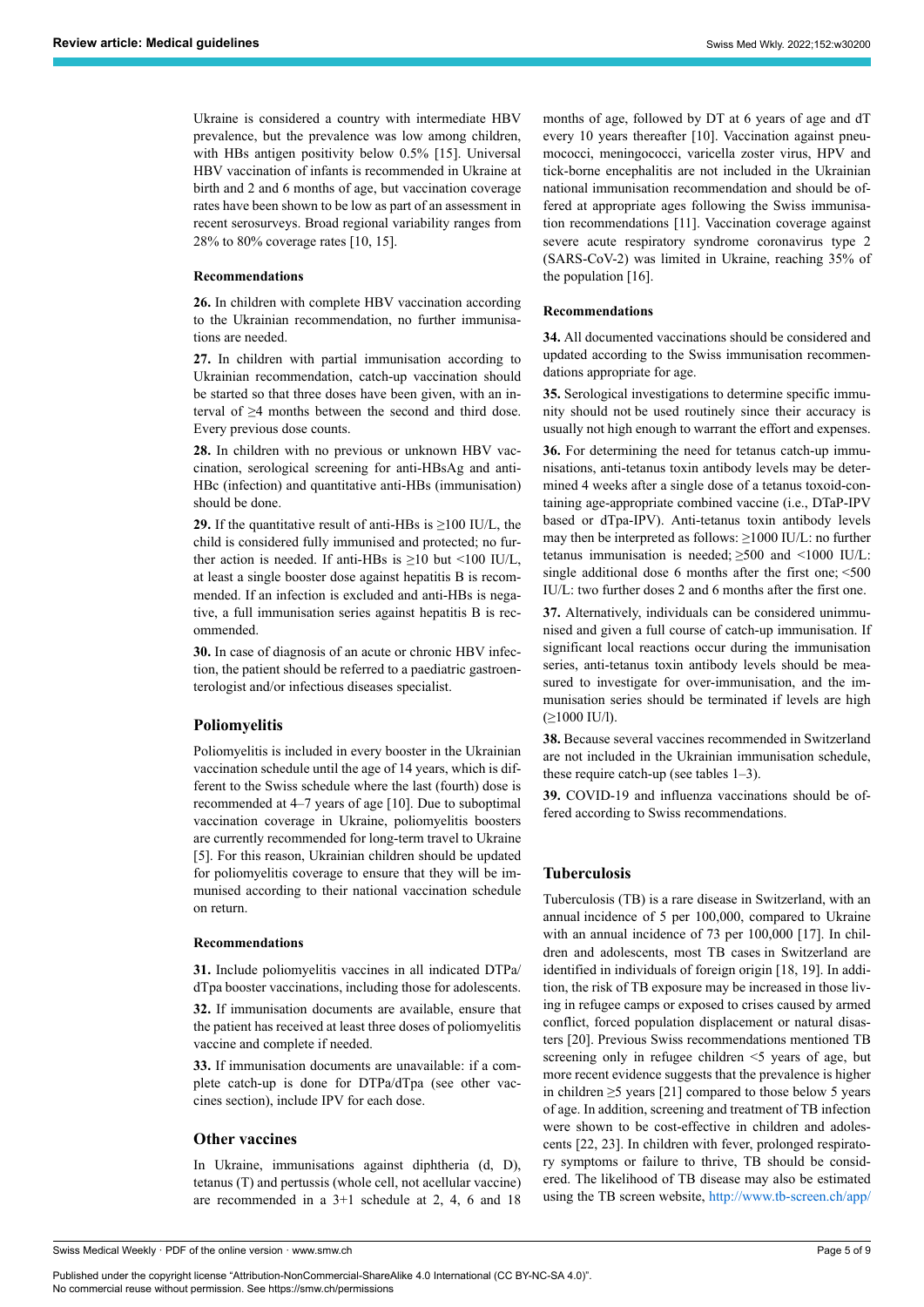[intro.php](http://www.tb-screen.ch/app/intro.php), which has an audio part in Ukrainian. Though mainly developed for adults, it may also be used in adolescents. Be aware that sensitivity particularly early in the disease may be limited because children more often have few or no symptoms [24, 25].

#### **Recommendations**

**40.** Screening for TB infection should be offered to all children and adolescents arriving from Ukraine.

**41.** An interferon gamma release assay or a tuberculinskin test (TST) should be used for screening, depending on availability of the test. Because children and adolescents from Ukraine have high rates of Bacillus Calmette–Guérin

#### **Table 1:**

Vaccination schedule for unimmunised children and adolescents.

|                      | Primary vaccinations (intervals, in months from 0)                     |                                                      |                                                            |                                                 | DTPa/dTpa booster vaccinations (age, as per<br>routine vaccination schedule) |                       |         |
|----------------------|------------------------------------------------------------------------|------------------------------------------------------|------------------------------------------------------------|-------------------------------------------------|------------------------------------------------------------------------------|-----------------------|---------|
| Age $1$              | 0                                                                      | 1 <sup>4</sup>                                       | $\overline{2}$                                             | 8                                               | $4 - 7y$                                                                     | $11 - 15$ y           | 25y     |
| $3-5$ mo             | DTP <sub>a</sub> -IPV-Hib-HBV,<br><b>PCV-13</b>                        |                                                      | DTP <sub>a</sub> -IPV-Hib-HBV,<br><b>PCV-13</b>            | DTP <sub>a</sub> -IPV-Hib-HBV,<br>PCVC-13       | $DTP_a$ -IPV                                                                 | dTp <sub>a</sub> -IPV | $dTp_a$ |
| $6 - 11$ mo $^{2,3}$ | DTP <sub>a</sub> -IPV-Hib-HBV,<br><b>PCV-13</b>                        | $DTP_a$ -IPV-Hib-HBV <sup>5</sup> ,<br><b>PCV-13</b> |                                                            | DTP <sub>a</sub> -IPV-Hib-HBV,<br><b>PCV-13</b> | $DTP_a-IPV$                                                                  | $dfp_a$ -IPV          | $dTp_a$ |
| 12 mo-3 y $^{2,3}$   | DTP <sub>a</sub> -IPV-Hib-HBV,<br>$PCV-13$ . MMR <sup>5</sup>          |                                                      | DTP <sub>a</sub> -IPV-Hib-HBV,<br>PCV-13, MMR <sup>5</sup> | DTP <sub>a</sub> -IPV, HBV                      | $DTP_a$ -IPV                                                                 | dTp <sub>a</sub> -IPV | $dTp_a$ |
| $4 - 7y^{2,3}$       | DTP <sub>a</sub> -IPV-Hib-HBV,<br>MMR <sup>5</sup>                     |                                                      | DTP <sub>a</sub> -IPV, MMR <sup>5</sup> , HBV              | DTP <sub>a</sub> -IPV, HBV                      |                                                                              | $dfp_a$ -IPV          | $dTp_a$ |
| $8 - 10y^{6,7}$      | dTp <sub>a</sub> -IPV, MMR <sup>5</sup> , HBV                          |                                                      | dTp <sub>a</sub> -IPV, MMR <sup>5</sup> , HBV              | dT-IPV, HBV                                     |                                                                              | dTp <sub>a</sub> -IPV | $dTp_a$ |
| $11 - 15$ y          | $dTp_a$ -IPV, MMR <sup>5</sup> + VZV <sup>8,</sup><br>HBV <sup>9</sup> |                                                      | $dT$ -IPV. MMR <sup>5</sup> + VZV <sup>8</sup>             | dT-IPV. HBV <sup>9</sup>                        |                                                                              |                       | $dTp_a$ |
| ≥16v                 | $dTp_a$ -IPV, MMR <sup>5</sup> + VZV <sup>8</sup>                      |                                                      | $dT$ -IPV. MMR <sup>5</sup> + VZV <sup>8</sup>             | dT-IPV                                          |                                                                              |                       | $dTp_a$ |
| HPV <sup>10</sup>    | $11 - 14 - y$ -old girls                                               | 2 doses at 0, 4-6 mo                                 |                                                            |                                                 |                                                                              |                       |         |
|                      | 15-19-y-old women                                                      | 3 doses at 0, 2, 6 mo                                |                                                            |                                                 |                                                                              |                       |         |

 $1$  For clarification of the age groups, e.g. 4–7 years means from the 4<sup>th</sup> birthday until the day before the child turns 8.

<sup>2</sup> In infants and children up to 7 years of age, 1 or more doses of hepatitis B vaccination can be given using a hexavalent vaccine.

 $^3$  In this age group, children can be vaccinated against hepatitis B with a three-dose schedule using either the hexavalent (0, 2, 8 mo) or the monovalent vaccine (0, 1, 6 mo). 4 Interval of 1 mo for early protection.

<sup>5</sup> Two doses of MMR vaccine are given from 9 months of age, with an interval of at least 1 mo between doses. The second dose should be given ≥12 months of age. MMR vaccination should optimally be administered before the age of 2 y, although it can be given at any age.

 $^6$  Because of potentially severe local reactions, a vaccine containing reduced doses of diphtheria toxoid (d) and pertussis (p<sub>a</sub>) is used in children 8 years of age and older.

 $7$  For children incompletely vaccinated against diphtheria and tetanus who have not received any pertussis vaccine, see table 3. 8 Vaccination against varicella is recommended for children aged 11-15 y without a history of chickenpox. A catch-up is recommended for adolescents and adults <40 y of age without a history of chickenpox.

9 For this age group, a two-dose schedule (4–6 mo apart) can be used but only for HBV vaccines that are approved for this schedule.

 $10$  This vaccine is recommended for female adolescents 11-14 y of age and is given as a two-dose schedule. Unvaccinated young women 15-19 y of age should be given the vaccine using a three-dose schedule.

#### **Table 2:**

Vaccination schedule for incompletely immunised children and adolescents.

|            |                           | Number of previously received doses of DTPa-IPV(-Hib) <sup>1</sup> [schedule with intervals between doses in months] |                                                                       |                                          |                                    |                        |
|------------|---------------------------|----------------------------------------------------------------------------------------------------------------------|-----------------------------------------------------------------------|------------------------------------------|------------------------------------|------------------------|
| Age        |                           |                                                                                                                      | 2                                                                     | з                                        | 4                                  | 5                      |
| $6-11$ mo  |                           | 2 doses DTP <sub>a</sub> -IPV-Hib [0, 6]                                                                             | 1 dose DTP <sub>a</sub> -IPV-Hib                                      |                                          |                                    |                        |
| 12-14 mo   |                           | 1 dose DTP <sub>a</sub> -IPV-Hib, 1 dose<br>$DTP_a$ -IPV [0, 7]                                                      | 1 dose DTP <sub>a</sub> -IPV                                          |                                          |                                    |                        |
| 15 mo-3 y  |                           | 3 doses DTP <sub>a</sub> -IPV [0, 2, 8]                                                                              | 2 doses DTP <sub>a</sub> -IPV [0, 6]                                  | 1 dose DTPa-IPV                          |                                    |                        |
| $4-7y$     | $1st$ dose <6 mo          | 3 doses DTP <sub>a</sub> -IPV <sup>2</sup> / DT + IPV [0,<br>[2, 8]                                                  | 3 doses DTP <sub>a</sub> -IPV <sup>2</sup> / DT + IPV [0,<br>$2, 8$ ] | 2 doses $DTP_a$ -IPV [0, 6]              | I dose<br>$DTP_a$ -IPV             |                        |
|            | $1st$ dose $\geq 6$ mo    | 3 doses DTP <sub>a</sub> -IPV <sup>2</sup> / DT + IPV [0,<br>2, 8]                                                   | 2 doses DTP <sub>a</sub> -IPV [0, 6                                   | 1 dose DTP <sub>a</sub> -IPV             |                                    |                        |
| $8 - 10y$  | $1st$ dose <6 mo          | 3 doses $dT(p_a^2)$ -IPV [0, 2, 8]                                                                                   | 3 doses $dT(p_a^2)$ -IPV [0, 2, 8]                                    | 2 doses dTp <sub>a</sub> -IPV [0, 6]     | I dose<br>$dTp_a-IPV$              |                        |
|            | $1st$ dose 6-12 mo        | 3 doses $dT(p_a^2)$ -IPV [0, 2, 8]                                                                                   | 2 doses $dT(p_a^2)$ -IPV [0, 6]                                       | 1 dose dTp <sub>a</sub> -IPV             |                                    |                        |
|            | 1 <sup>st</sup> dose ≥1 y | 2 doses $dT(p_a^2)$ -IPV [0, 6]                                                                                      | 1 dose dTp <sub>a</sub> -IPV                                          |                                          |                                    |                        |
| $11 - 15y$ | $1st$ dose <6 mo          | 3 doses $dT(p_a^2)$ -IPV [0, 2, 8]                                                                                   | 3 doses $dT(p_a^3)$ -IPV [0, 2, 8]                                    | 3 doses $dT(p_a^3)$ -IPV [0,<br>$2, 8$ ] | 2 doses $dT(p_a^3)$ -<br>IPV[0, 6] | 1 dose<br>$dTp_a$ -IPV |
|            | $1st$ dose 6-11 mo        | 3 doses $dT(p_a^2)$ -IPV [0, 2, 8]                                                                                   | 3 doses $dT(p_a^3)$ -IPV [0, 2, 8]                                    | 2 doses $dT(p_a^3)$ -IPV [0,<br>61       | 1 dose<br>$dTp_a-lPV$              |                        |
|            | $1st$ dose $1-3y$         | 3 doses $dT(p_a^2)$ -IPV [0, 2, 8]                                                                                   | 2 doses $dT(p_a^3)$ -IPV [0, 6]                                       | 1 dose dTp <sub>a</sub> -IPV             |                                    |                        |
|            | 1 <sup>st</sup> dose ≥4 y | 2 doses $dT(p_a^2)$ -IPV [0, 6]                                                                                      | 1 dose dTp <sub>a</sub> -IPV                                          |                                          |                                    |                        |

<sup>1</sup> HBV doses to be added as necessary for completion of a two-, three- or four-dose schedule (age-dependent).

 $2$  Only two (first and third) of these doses should contain the pertussis component.

<sup>3</sup> Only one (first) of these doses should contain the pertussis component.

Swiss Medical Weekly · PDF of the online version · www.smw.ch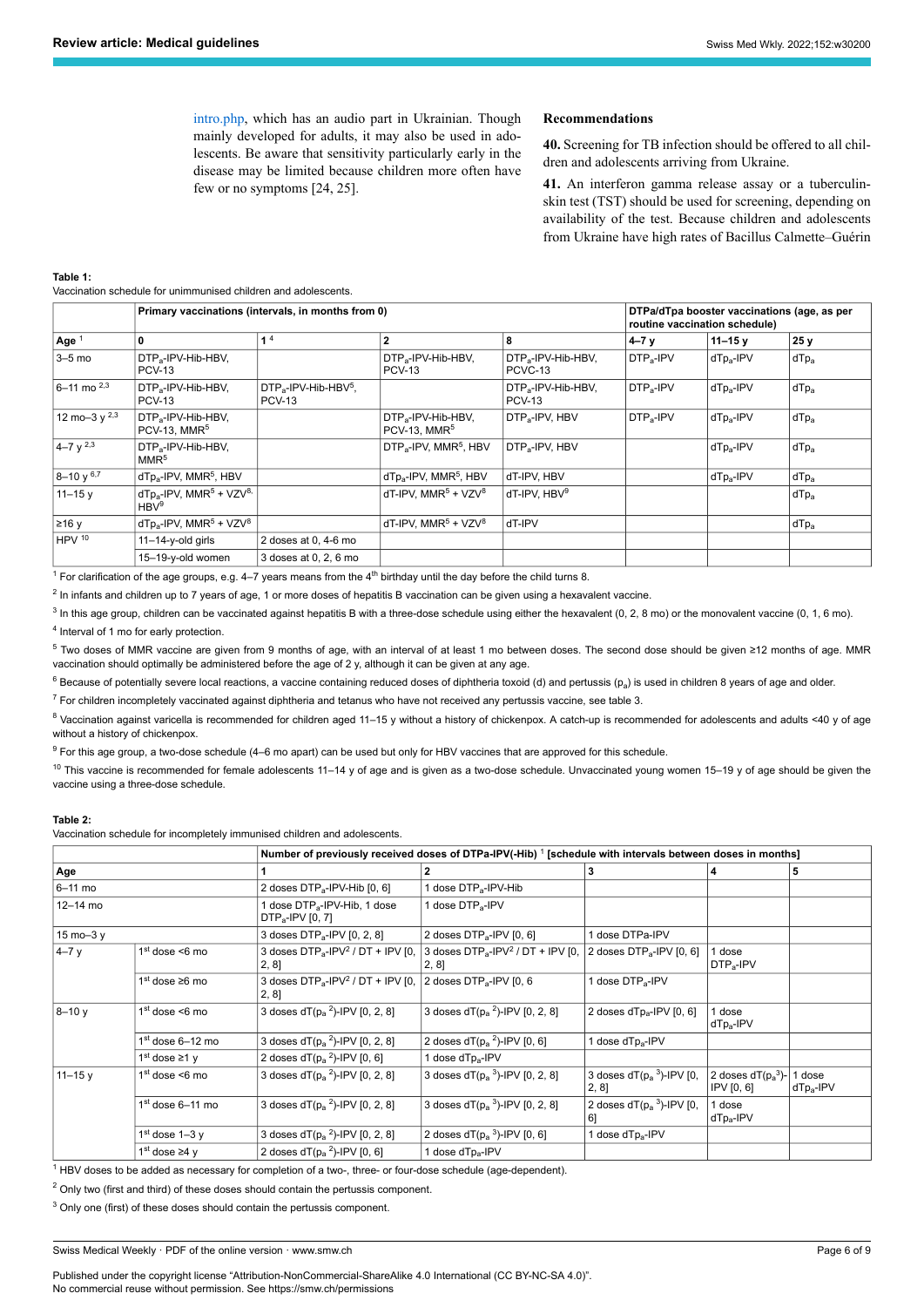(BCG) vaccination, false-positive TST results may occur; therefore, a TST cut-off of 10 mm should be considered positive.

**42.** Measles vaccination may temporarily suppress the response to TB testing, causing false-negative results. Therefore, TST and IGRA should be done simultaneously with measles vaccination or delayed by 1 month after measles vaccination.

**43.** The following symptoms should trigger rapid evaluation for TB disease: persistent cough (>2 weeks), unremitting cough, weight loss or failure to thrive, persistent (>1 week) unexplained fever (>38 °C), persistent and unexplained lethargy or reduced playfulness activity reported by the parent or caregiver.

# **Human immunodeficiency virus**

Ukraine has a rate of newly diagnosed HIV infections of 37.5 per 100,000, being the second-highest in Europe after the Russian Federation [26]. From 2018 to 2020, an average annual number of 73 new HIV infections occurred due to mother-to-child transmission [26]. Since 2002, a nationwide prevention of mother-to-child transmission (PMTCT) program has been set up, with more than 97% of pregnant women now being tested for HIV at least once, and an opt-out policy [27, 28]. In 2018, 95% of pregnant women living with HIV in Ukraine received antiretroviral therapy (ART). The vertical transmission rate is currently estimated at 3–4% [28]. Most vertically infected children are asymptomatic in the first year after infection, and a substantial proportion (up to 25% in some cohorts) of vertically infected children remain asymptomatic into adolescence [29]. Forced migration and war are known to increase the risk of HIV transmission [30]. In the eastern provinces of Ukraine, access to and provision of care have been affected by conflict over an extended time [31]. Early initiation of ART in all HIV-infected age groups has consistently been demonstrated to improve long-term health outcomes. Therefore, routine testing and referral of individuals with positive tests are key [32]. Informing about full cost-coverage and a non-judgmental attitude against HIV-infected indiviudals from health care workers in Switzerland may be worth mentioning when discussing HIV testing because the need for unofficial out-of-pocket payments and stigmatisation have been reported in Ukraine [28].

# **Recommendations**

**44.** HIV screening by serology (HIV-1/2) should be offered, especially i) in the absence of a reliable negative HIV test in the mother during pregnancy or ii) in the presence of potential exposure or risk factors (also see text).

**45.** Refer to a paediatric HIV clinic urgently (<1 week) in case of newly confirmed HIV infection or in case of interrupted or lacking treatment, before restarting ART.

**46.** Adolescents on ART should be referred to an HIV clinic within 1 month for routine check-up, addressing adherence and counselling and a potential treatment switch to a simple course treatment.

# **Hepatitis C**

In Switzerland, the hepatitis C virus (HCV) antibody prevalence is 0.7% in the general population [33]. Ukraine has a considerably higher HCV prevalence, estimated to be as high as 5% of the general population, of whom 3.6% have chronic HCV infection [34]. Many Ukrainians do not know their HCV serostatus and, consequently, are not on treatment. Children in general represent only a small proportion of the total of HCV-infected individuals, with mother-to-child transmission being responsible for most new cases. Spontaneous clearance of HCV occurs mostly in the first 2 years of life in about 40% of infected children.

# **Recommendation**

**47.** HCV screening by serology should be offered to all children and adolescents arriving from Ukraine.

# **Mental health issues**

For refugee families coming from a war zone, even if they have not been directly exposed to violence, it is important to detect the warning signs of psychological suffering, in the paediatric patients as well as in their main caregiver(s) (table 4). These include sleep disorders, nightmares, behaviour changes, hypervigilance, bedwetting, anxiety attacks and mutism. An empathic approach while giving overall support is necessary. This includes being ready to listen when caregivers or children want to share but not pushing anyone to talk about hurtful issues when they are not ready to do so. For potential questions to ask, see table 5.

All refugee families are emotionally affected by the current situation, irrespective of having been exposed to violence directly or not. Stress is accumulated through the experience of war, violence brought by other human beings, the loss of objects and family structure, and aspects of exile [35]. The absence of parental support may further aggravate the situation. The experience of war and exile may aggravate pre-existing mental health issues. Good living conditions, positive experiences and the feeling of security are very helpful to regain wellbeing and trust in life. Children, adolescents and family members may be reassured that re-

#### **Table 3:**

Recommended complementary immunisations.

|                   | Primary vaccinations (intervals, in months from 0) |                      |                  |  |
|-------------------|----------------------------------------------------|----------------------|------------------|--|
| Age               |                                                    |                      |                  |  |
| $ 2 - 4$          | MCV-ACWY <sup>1</sup>                              |                      |                  |  |
| $5-19y$           | MCV-ACWY <sup>1</sup>                              |                      |                  |  |
| $ $ >11 y (males) | <b>HPV</b>                                         | $(HPV)$ <sup>2</sup> | HPV <sup>3</sup> |  |

<sup>1</sup> Quadrivalent meningococcal vaccine containing conjugated serogroups A, C, W and Y (MCV-ACWY).

<sup>2</sup> Those ≥15 years of age should receive three doses (0, 2, 6 mo schedule).

<sup>3</sup> (4–)6 months after the first dose for those aged 11–14 years; 4 m after the second dose for those aged ≥15 y.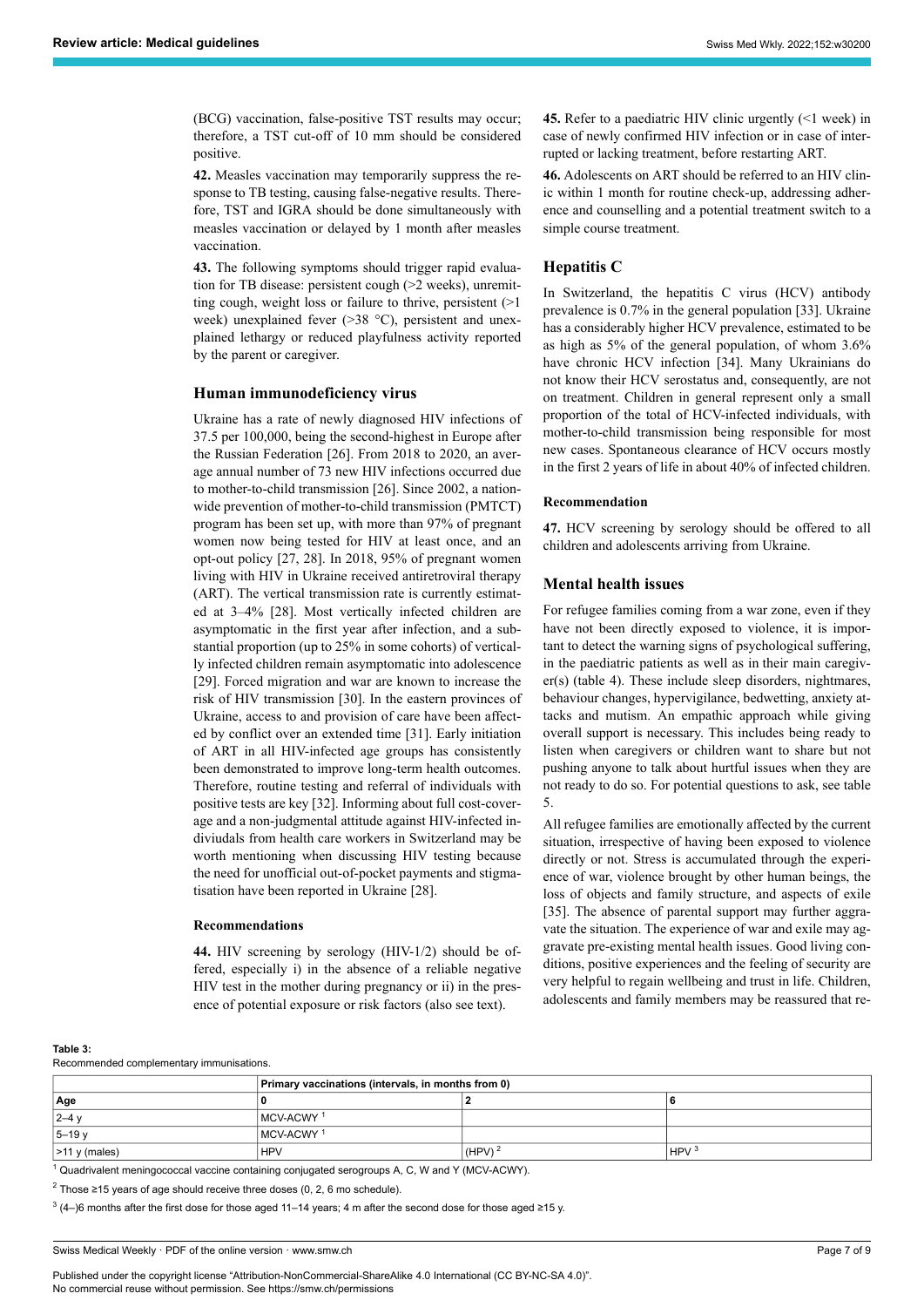actions such as flashbacks and sweating are common in people with similar experiences. A reduction of stressors, not staying alone, doing something that increases their overall wellbeing and sense of security, distraction and taking oneself out of a triggering situation, etc. may help. In cases of multiple symptoms, especially if they are strong, persistent, and having an important impact on the quality of life or if parents are unable to cope, help should be organised. Besides local psychiatric and psychological services for children and adolescents, the Swiss Red Cross offers help for children and parents traumatised through war [36, 37]: [https://www.redcross.ch/de/unser-angebot/unter](https://www.redcross.ch/de/unser-angebot/unterstuetzung-im-alltag/ambulatorium-folter-kriegsopfer)[stuetzung-im-alltag/ambulatorium-folter-krieg](https://www.redcross.ch/de/unser-angebot/unterstuetzung-im-alltag/ambulatorium-folter-kriegsopfer)sopfer; [https://www.migesplus.ch/publikationen/wenn-das](https://www.migesplus.ch/publikationen/wenn-das-vergessen-nicht-gelingt)vergessen-nicht-gelingt.

# **Recommendations**

**48.** Search for signs of psychological distress (see table 4). **49.** Evaluate needs of children, adolescents, parents or caregivers for mental health support or specialised care.

**50.** Enquire whether the family, child or adolescent feels safe now, and if not, evaluate appropriate next steps and act (e.g. contact social services or placing agencies, mental health professionals, or in case of crime, the police).

# **Implementation**

The implementation of these recommendations may be challenging, depending on the setting. For Switzerland, the rapid arrival of many refugees has accelerated distribution to the cantonal level. The organisation and coordination of health care for refugees arriving in a certain canton is the duty and responsibility of the individual Swiss canton. The general recommendation of the Federal Office of Public Health is that this is done by designated medical staff familiar with refugee procedures. Therefore, specific additional resources must be provided by the cantons to enable health care workers to perform this task.

The current recommendations have been formulated to support health care providers in Switzerland in caring for recently arrived paediatric Ukrainian refugees. They are based on the best current knowledge and estimates, and once further evidence will be available, the recommendations may require modifications.

#### **Acknowledgements**

Thanks to Maryna Braga, Lena Emch-Fasnacht and Matthias Baumgartner for helpful comments and insights, and to "pädiatrie schweiz" (Paediatrics Switzerland).

#### **Potential competing interests**

All authors have completed and submitted the International Committee of Medical Journal Editors form for disclosure of potential conflicts of interest. No potential conflict of interest was disclosed.

# **Table 4:**

Signs of psychological distress.

| Non-specific signs, especially in younger<br>children | Flashbacks/recurring ideas                                     |                                                                                                       |  |  |
|-------------------------------------------------------|----------------------------------------------------------------|-------------------------------------------------------------------------------------------------------|--|--|
|                                                       | Sleeping disorders/nightmares, hypersomnia                     |                                                                                                       |  |  |
|                                                       | Hypervigilance/agitation/excitement (child may seem very well) |                                                                                                       |  |  |
|                                                       | Sadness, withdrawal, loss of investment/vitality               |                                                                                                       |  |  |
|                                                       | Irritability                                                   |                                                                                                       |  |  |
|                                                       | Separation anxiety                                             |                                                                                                       |  |  |
|                                                       | Death anxiety, excessive fears                                 |                                                                                                       |  |  |
|                                                       | Panic attacks                                                  |                                                                                                       |  |  |
|                                                       | Identification with aggressor                                  |                                                                                                       |  |  |
| Other signs                                           | Development:                                                   | Arrested development                                                                                  |  |  |
|                                                       |                                                                | Regression (loss of language, enuresis, etc.)                                                         |  |  |
|                                                       | School/Social:                                                 | Absenteeism/school refusal                                                                            |  |  |
|                                                       |                                                                | Difficulties with concentration, learning, school performance                                         |  |  |
|                                                       |                                                                | Difficulties in social interactions, aggression, passivity, inhibition, mutism, separation<br>anxiety |  |  |
|                                                       |                                                                | Avoidance                                                                                             |  |  |
| Somatic symptoms (very frequent)                      | Pain (headache, abdominal pain, etc.)                          |                                                                                                       |  |  |
|                                                       | Enuresis/encopresis                                            |                                                                                                       |  |  |
|                                                       | Malaise/fainting                                               |                                                                                                       |  |  |
|                                                       | Frequent, unexplained accidents                                |                                                                                                       |  |  |

#### **Table 5:**

Potential questions to guide discussion on mental health.

| Traumatic exposure | How did things go for your family, for the parents / child / adolescent?                                         |  |  |
|--------------------|------------------------------------------------------------------------------------------------------------------|--|--|
|                    | Do you / does your family feel safe today?                                                                       |  |  |
| Symptoms           | How did your child react to all this? Is she/he improving?                                                       |  |  |
|                    | Is the child/adolescent different from before?                                                                   |  |  |
|                    | How are sleep, appetite, mood (sad/agitated)? Are functional disorders, enuresis etc. present?                   |  |  |
| To the child       | Do you remember anything? Have you seen difficult things? Do you understand why you have left?                   |  |  |
|                    | Were you/are you still scared?                                                                                   |  |  |
|                    | How is it going here? Are you going to school? What do you like to do?                                           |  |  |
| To the parent      | How are you? How do you feel?                                                                                    |  |  |
|                    | Do you have flashbacks, nightmares, hypervigilance, sadness/despair? Do you have news of family members/friends? |  |  |
|                    | How do you think your child is reacting?                                                                         |  |  |

Swiss Medical Weekly · PDF of the online version · www.smw.ch